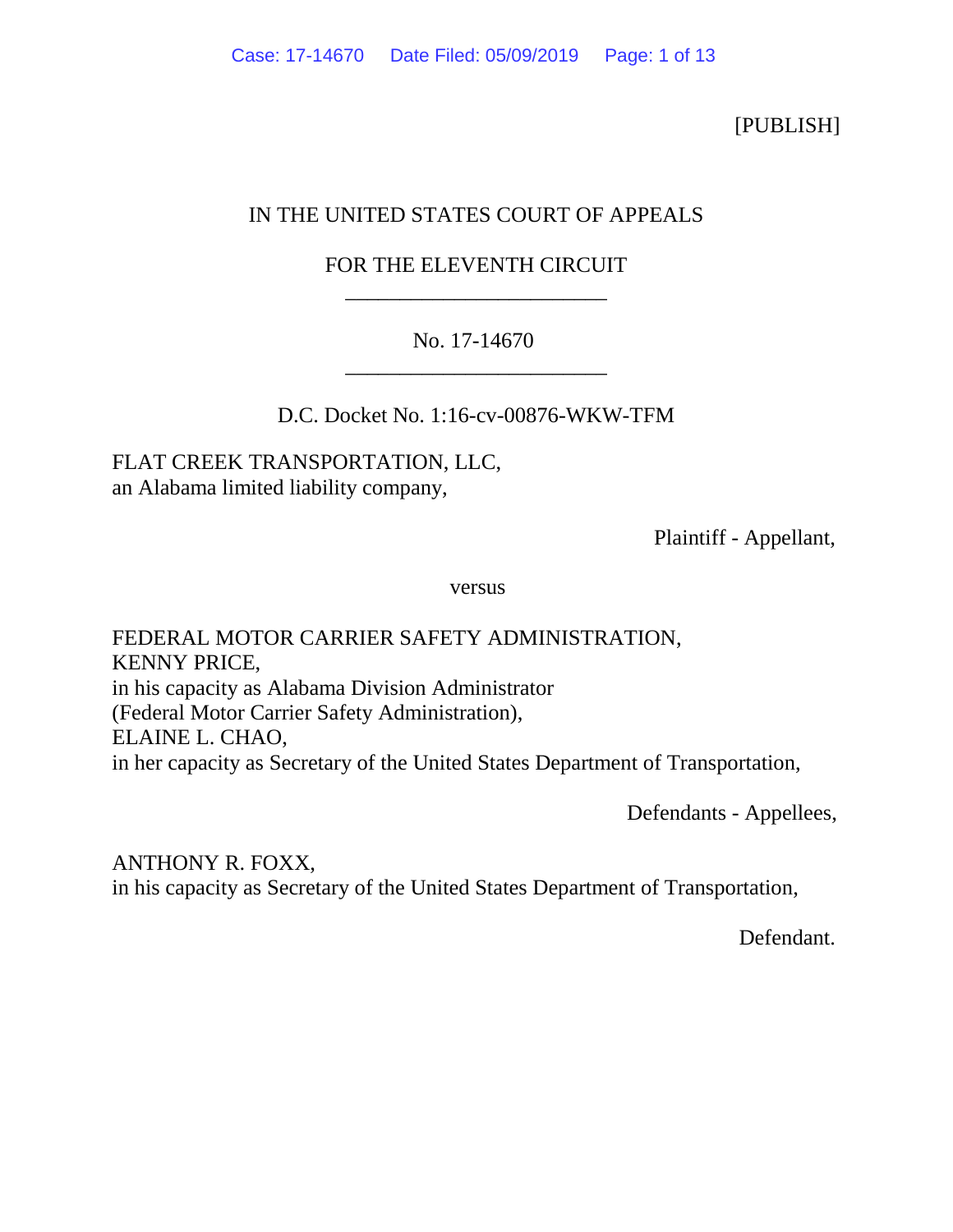Appeal from the United States District Court for the Middle District of Alabama

\_\_\_\_\_\_\_\_\_\_\_\_\_\_\_\_\_\_\_\_\_\_\_\_

\_\_\_\_\_\_\_\_\_\_\_\_\_\_\_\_\_\_\_\_\_\_\_\_ (May 9, 2019)

Before TJOFLAT, NEWSOM, and GILMAN, [\\*](#page-1-0) Circuit Judges.

NEWSOM, Circuit Judge:

Flat Creek Transportation sued for declaratory and injunctive relief on the ground that the Federal Motor Carrier Safety Administration had unfairly targeted it for compliance reviews and used an unsound methodology in doing so. The district court determined that it lacked subject matter jurisdiction to consider Flat Creek's claims. We reach the same destination, albeit by a different route. We hold that Flat Creek has failed to establish that it suffered an injury in fact sufficient to confer standing to sue.

**I**

Flat Creek is a commercial trucking company that transports non-hazardous materials—mainly refrigerated food products. Because it operates in interstate commerce, Flat Creek is subject to Department of Transportation regulations. And because its claim in this case arises against the backdrop of that regulatory

<span id="page-1-0"></span> <sup>\*</sup> Honorable Ronald L. Gilman, United States Circuit Judge for the Sixth Circuit, sitting by designation.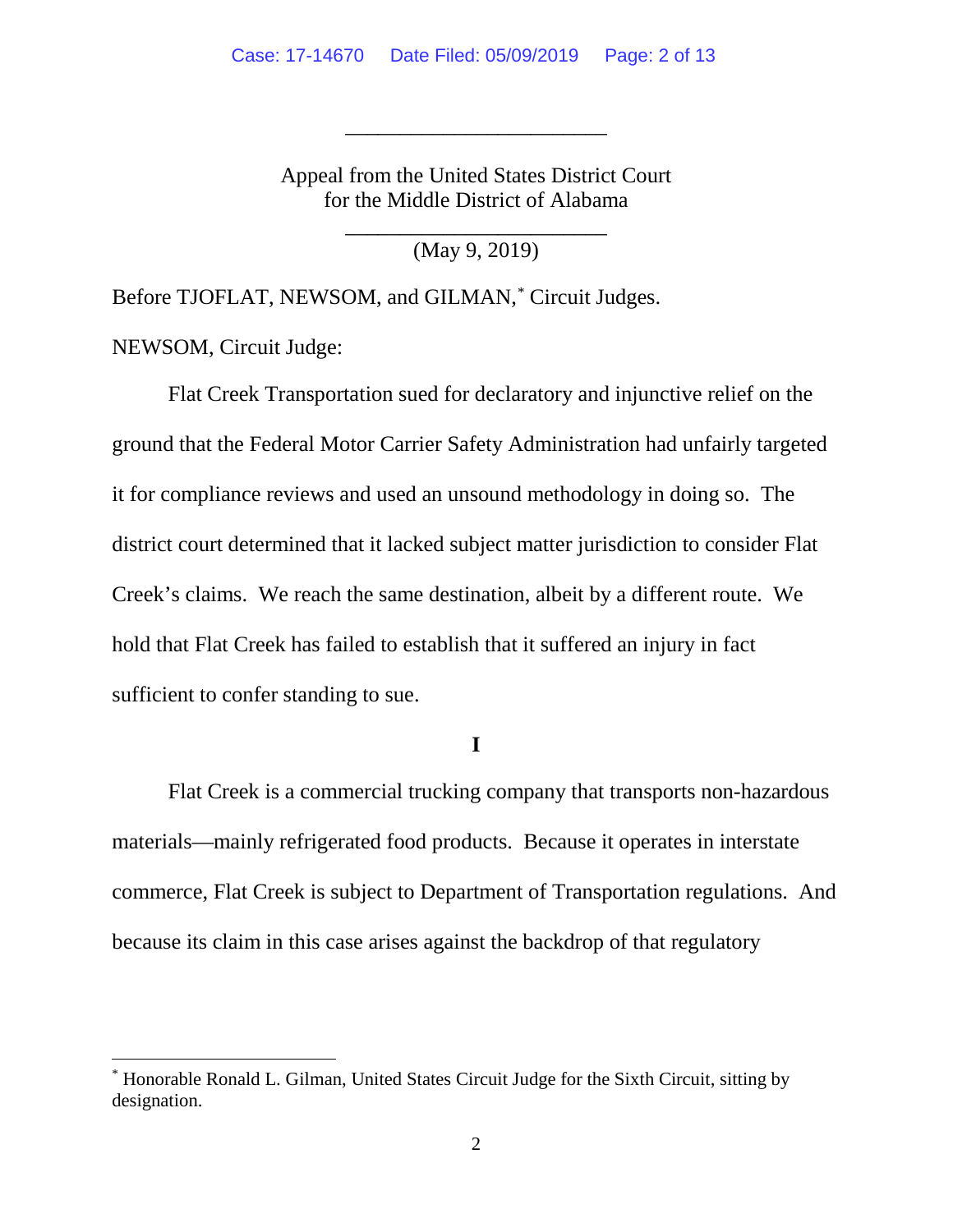framework, we begin with an overview. (Warning: Unavoidable Acronyms Ahead.)

#### **A**

Within the Department of Transportation, the Federal Motor Carrier Safety Administration ("FMCSA") investigates carriers and operators to ensure that they are safe to operate on the nation's roadways. FMCSA uses a safety-fitness rating methodology—the Safety Measurement System ("SMS")—to quantify carriers' performance. For example, the SMS pulls data from the Motor Carrier Management Information System ("MCMIS") related to the following metrics: (1) unsafe driving, (2) fatigued driving, (3) driver fitness, (4) controlled-substance and alcohol usage, (5) vehicle maintenance, (6) hazardous-material compliance, and (7) crash history. *See* 75 Fed. Reg. 18256, 18258 (April 9, 2010). A carrier is given a weighted score in each category, and then ranked against other carriers. A nonpassenger carrier like Flat Creek will receive a "High Risk" designation only if it both (1) has "not received an onsite investigation in the previous 18 months" and (2) scores at or above the 90th percentile for two consecutive months in two or more of the MCMIS categories "most closely correlated with crash risk": unsafe driving, fatigued driving, vehicle maintenance, and crash history. *See* 81 Fed. Reg. 11875–11876 Table 2 (March 7, 2016).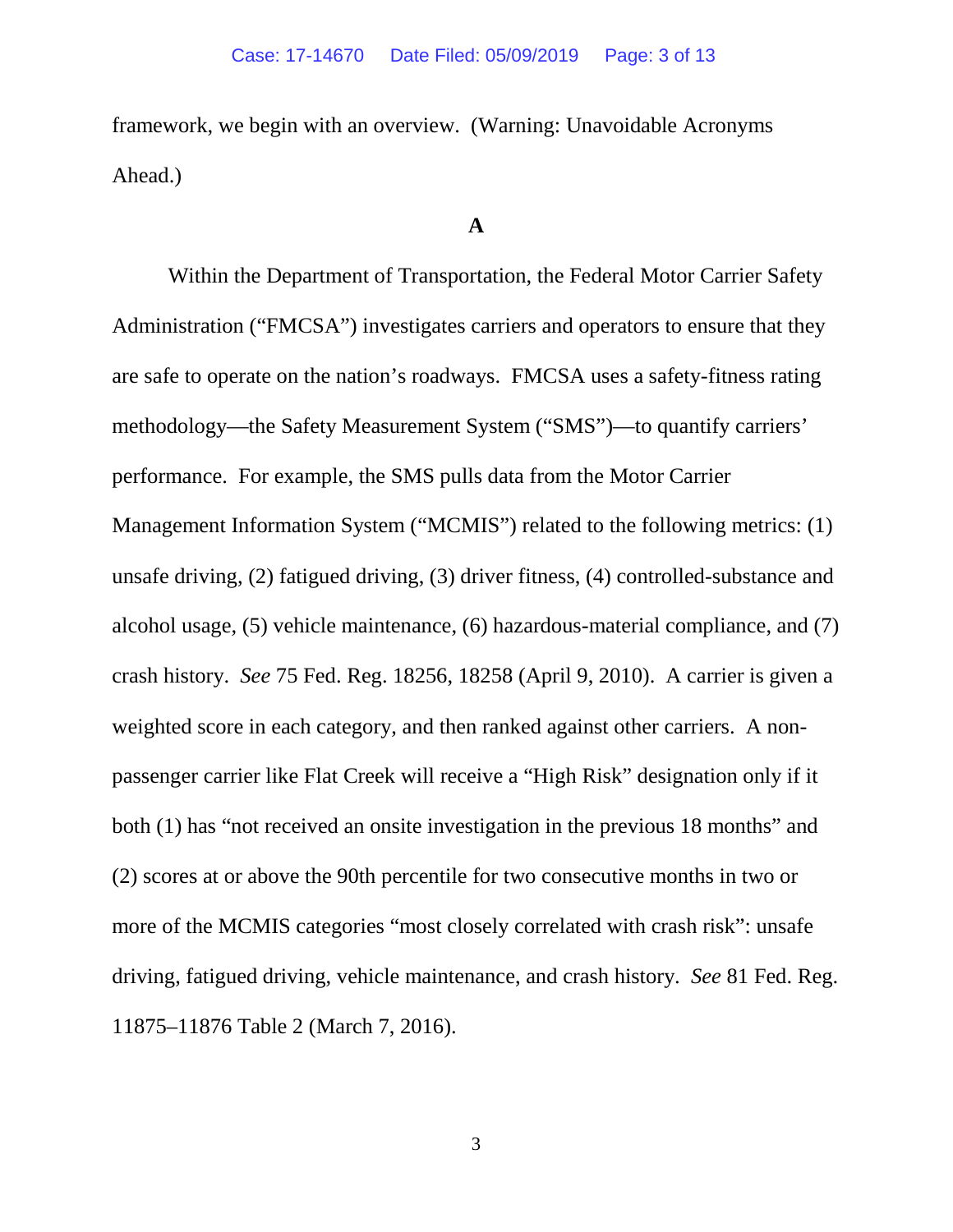This "High Risk" designation matters to carriers because FMCSA concentrates its compliance-review resources on high-risk carriers. A compliance review is an in-depth "on-site investigation of the carrier's operations" that examines the carrier's compliance with FMCSA regulations. 49 C.F.R. § 385.3; *see generally* 49 C.F.R. § 350 *et seq*. During a compliance review, an investigator will commonly check driver-qualification files, records of duty status (basically, a measure of the number of hours a driver works per 24-hour day), and vehiclemaintenance data. Within 30 days of the review, FMCSA is required to give the carrier written notice that it has received one of three safety ratings: Satisfactory, Conditional, or Unsatisfactory. 49 C.F.R. §§ 385.3, 385.11(a).

Safety ratings become "final" in slightly different ways. A Satisfactory rating, the highest possible, is final and effective on the date of notice. 49 C.F.R. § 385.11(b). A Conditional or Unsatisfactory rating becomes final after 60 days if it is not upgraded or overturned. *Id.* § 385.11(c). If a carrier seeks administrative review of a Conditional or Unsatisfactory rating, FMCSA's Chief Safety Officer must issue a written decision, which will constitute final agency action. *Id.* § 385.15. Alternatively, a carrier can take corrective action to remedy a reported defect and then request an upgrade from FMCSA. *Id.* § 385.11(f). If a carrier receives a final Unsatisfactory safety rating, it is prohibited from operating. *Id.*  $§$  385.13(a).

4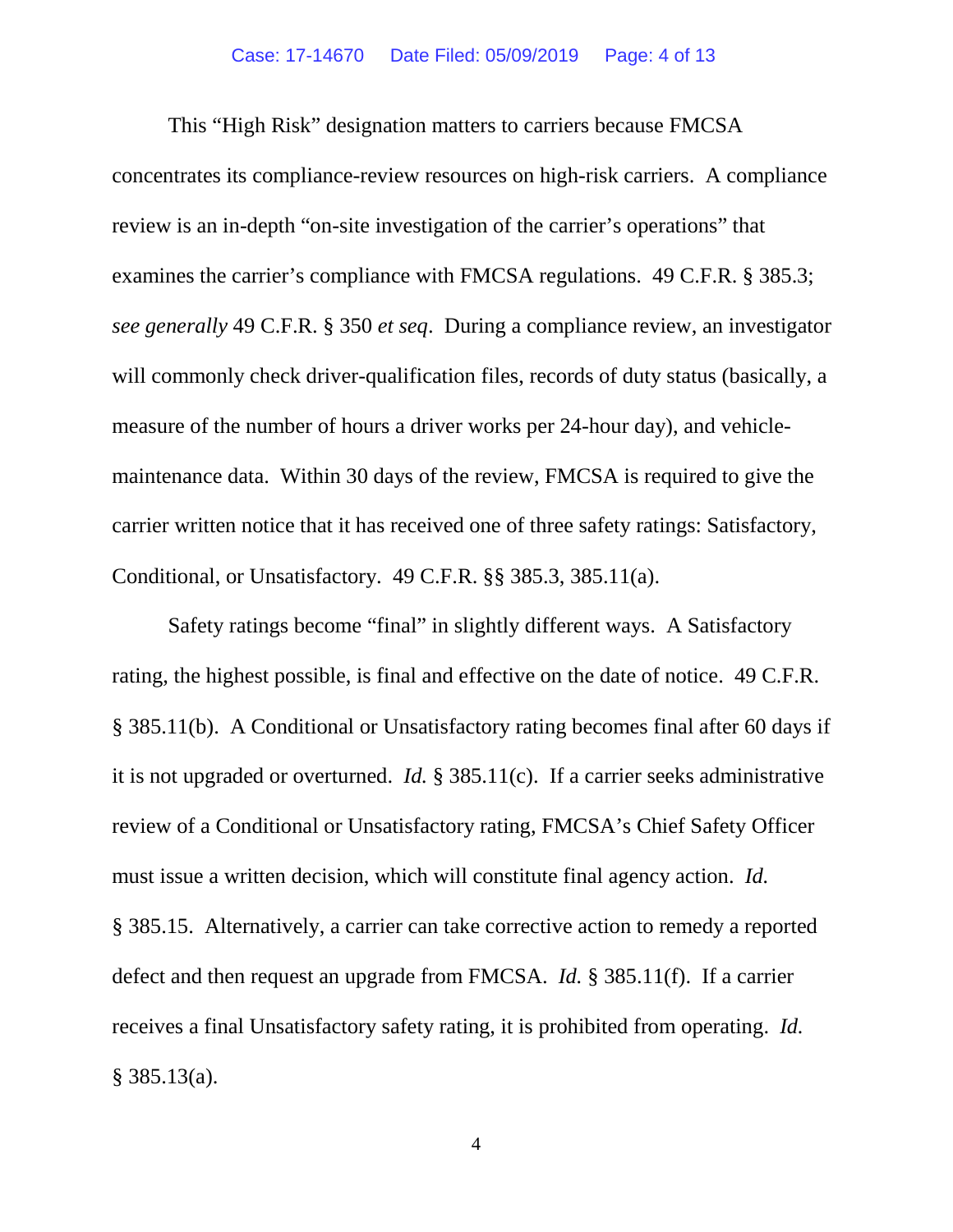Naturally, commercial carriers don't particularly want a "High Risk" designation—because it increases their odds of a compliance review, which in turn increases the odds of suffering an Unsatisfactory safety rating. To address carriers' concerns about the accuracy of the data that factor into the MCMIS system and that can prompt a high-risk designation, FMCSA operates DataQs, an online system that permits carriers to contest those data. *See* FMCSA Notice to Amend a System of Records, 77 Fed. Reg. 42548-02, 42551 (July 19, 2012).

#### **B**

Flat Creek's managing member is Charles Patterson Sr.; Charles' son, Charles Patterson Jr., formed and operates a separate trucking company, Liberty Express. In July 2016, FMCSA's Alabama Division conducted a compliance review of Liberty. Flat Creek alleges that during Liberty's review, FMCSA agents asked a bunch of questions about Flat Creek. Not long after, Flat Creek says, its regulatory consultant "received surreptitious reports from confidential informant(s) that agents … planned an unannounced on-site compliance investigation at Flat Creek with the intent to falsely charge Flat Creek with multiple regulatory violations sufficient to … forc[e] a cessation of Flat Creek's operations and likely leading to business closure." Br. of Appellant at 8–9.

Flat Creek further asserts that it received "flawed" scores and misleading crash indicators from the MCMIS data, which FMCSA failed to keep "complete,

5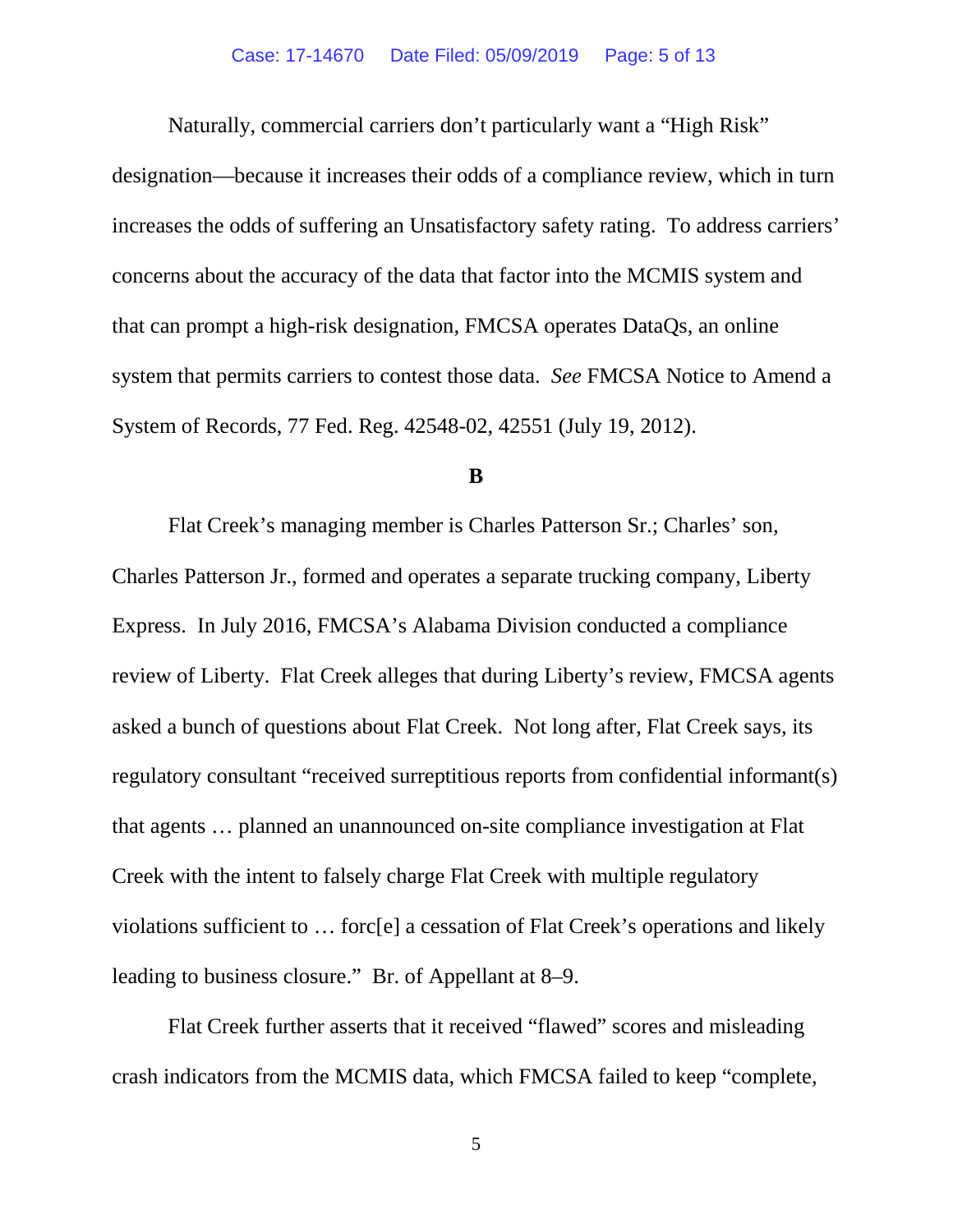timely, and accurate" as required by 49 U.S.C.  $\S 31106(a)(3)(F)$ . Flat Creek insists that, contrary to the MCMIS data, the company's industry performance was above average. Because of the allegedly false data, Flat Creek contends that it "has been consistently but illegally targeted and harassed with multiple unwanted interventions by FMCSA agents." Compl. at ¶ 47. It points to three specific events: an allegedly false Notice of Violation on October 6, 2011; another of the same, on August 10, 2012; and an unfavorable compliance-review report on June 15, 2015. And even before those three instances, Flat Creek alleges that it was subject to "an unusually high number of [compliance review] interventions." *Id.* at ¶ 48. Most provocatively, Flat Creek further asserts that FMCSA's adverse regulatory actions were taken in part due to "on[going] prejudice and bias" against Patterson Sr. Compl. at ¶ 58.

Flat Creek admits that none of the additional compliance reviews "resulted in a safety rating less than 'Satisfactory.'" *Id.*

### **C**

Flat Creek filed a complaint seeking declaratory and injunctive relief under the Administrative Procedure Act, 5 U.S.C. § 500 *et seq.* (2000). FMCSA responded with a motion to dismiss for lack of subject matter jurisdiction pursuant to Federal Rule of Civil Procedure 12(b)(1). While the motion to dismiss was pending, Flat Creek received a letter from FMCSA's Alabama Division notifying it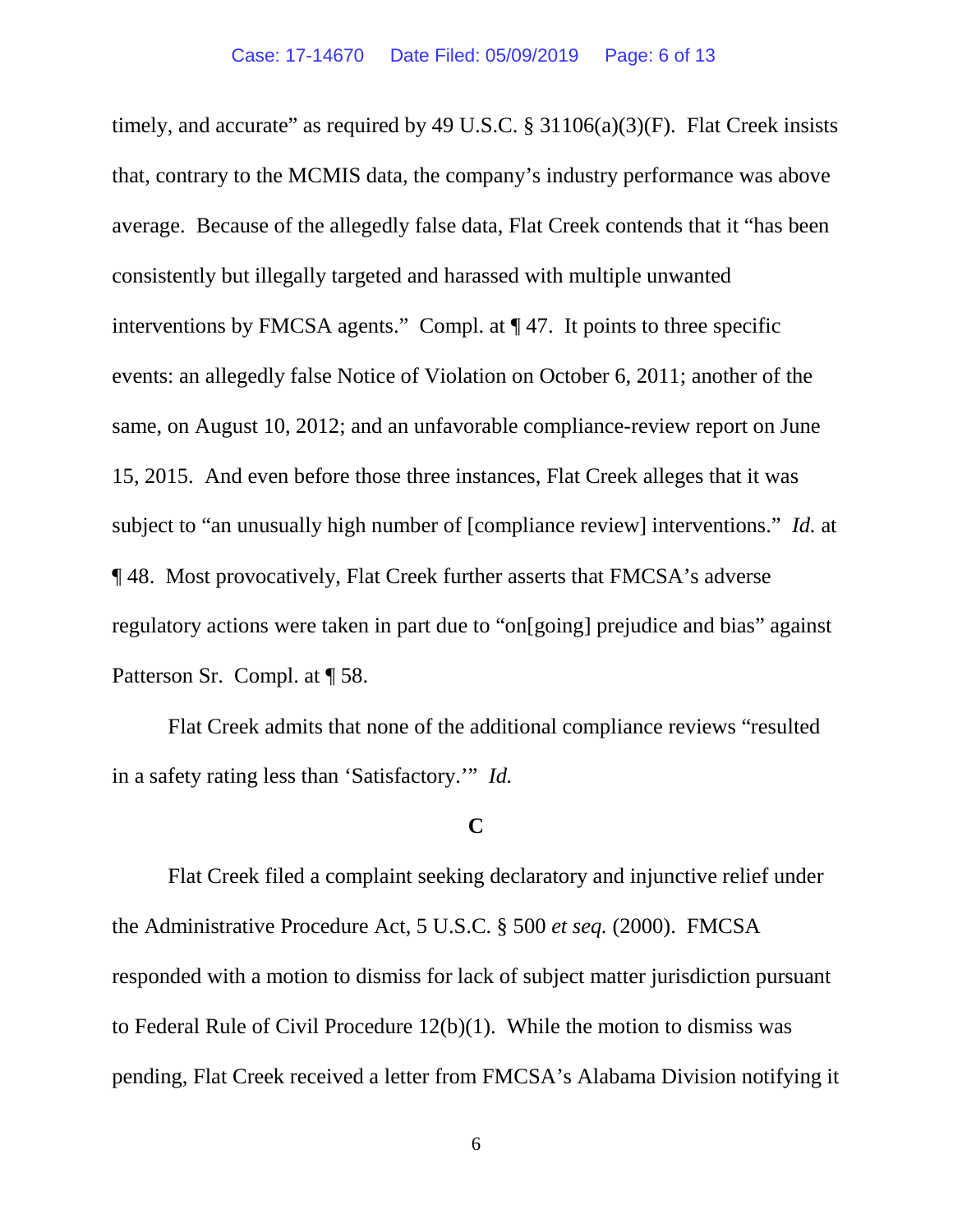of an impending on-site compliance review. Seeking to head off that review, Flat Creek filed an emergency motion for a preliminary injunction. Flat Creek's motion was denied, and the review went ahead as scheduled.

Following the compliance review, FMCSA initially advised Flat Creek that its safety rating would be downgraded from Satisfactory to Conditional. FMCSA argued to the district court that the case was unripe because the new Conditional rating was not yet final. A month later, however, FMCSA notified the district court that the agency had reviewed Flat Creek's downgraded safety rating sua sponte, removed a violation incorrectly included in the calculation, and restored the rating to Satisfactory.<sup>[1](#page-6-0)</sup>

The district court granted FMCSA's Rule 12(b)(1) motion on the ground that the Hobbs Act, 28 U.S.C. § 2342(3)(A), vested the courts of appeals with exclusive

<span id="page-6-0"></span> $<sup>1</sup>$  Because Flat Creek's safety rating was upgraded during the course of this litigation, its most</sup> recent "Satisfactory" mark is not reflected in its complaint. Flat Creek contends that the district court erred when it said that it was engaging in a "facial attack" analysis of subject matter jurisdiction—which limits a court to a plaintiff's allegations—and then proceeded to look beyond the complaint for proof that Flat Creek ultimately received a "Satisfactory" rating. Ranging beyond the complaint, Flat Creek asserts, is permissible only in the case of a "factual attack" on subject matter jurisdiction. *See Garcia v. Copenhaver, Bell & Assoc.*, 104 F.3d 1256, 1260–61 (11th Cir. 1997) (citing *Lawrence v. Dunbar*, 919 F.2d 1525, 1528–29 (11th Cir. 1990)). But, where the extra-complaint fact does not implicate the merits of the plaintiff's case, "the trial court is free to weigh the evidence and satisfy itself as to the existence of its power to hear the case." *Garcia*, 104 F.3d at 1261 (quoting *Lawrence*, 919 F.2d at 1529). Moreover, and in any event—and dispositively here—the fact that Flat Creek's safety rating is now "Satisfactory" is *undisputed*. *See* Br. of Appellant at 21 ("Flat Creek's … "Satisfactory" safety rating [is] ultimately the result of the March 28, 2017 compliance review.").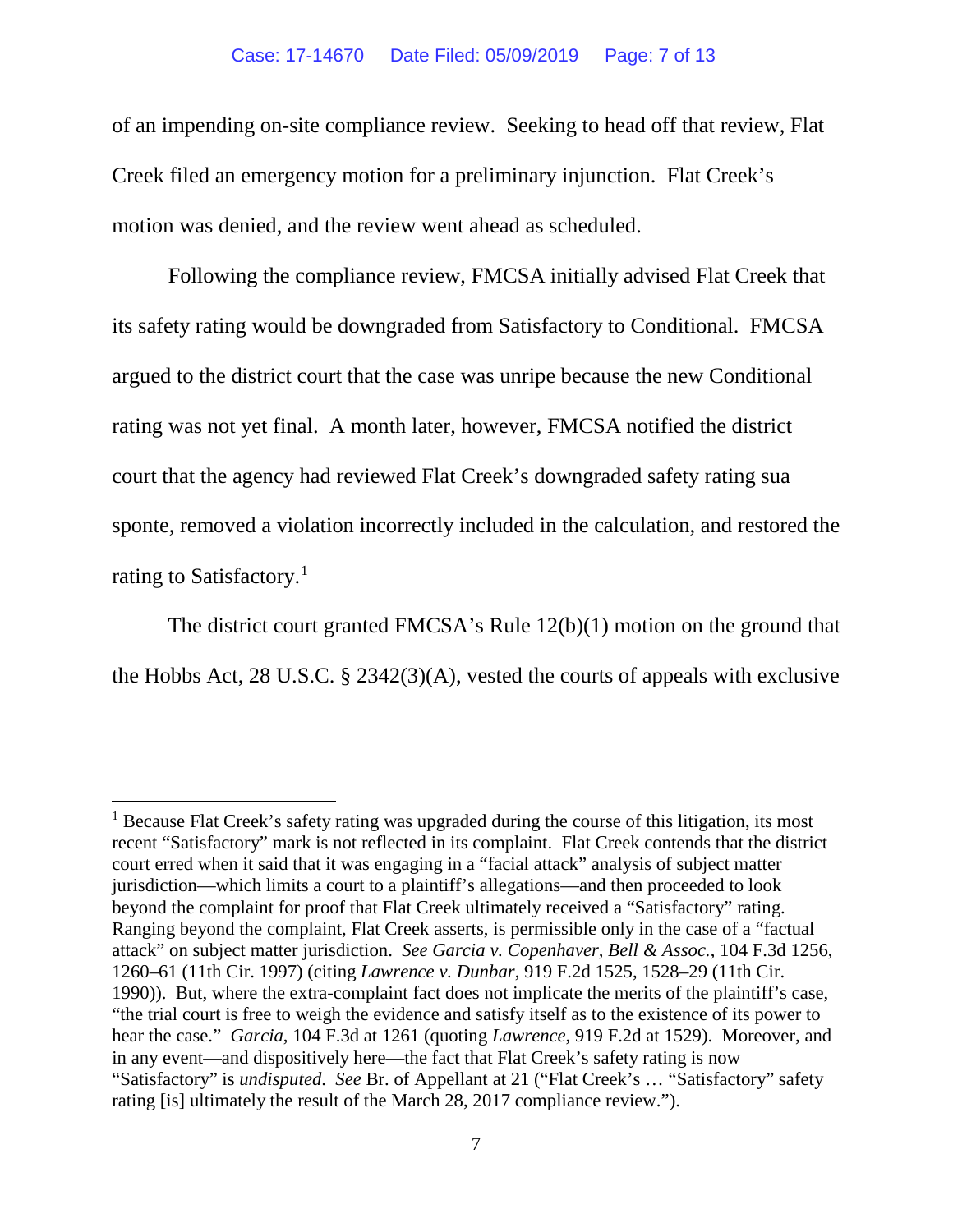jurisdiction to provide Flat Creek the injunctive relief that it had requested.<sup>[2](#page-7-0)</sup> We find it unnecessary to decide the Hobbs Act question, because we conclude that Flat Creek has failed to establish standing to sue.

### **II**

We review *de novo* whether a party has standing. *See Perry v. Cable News Network, Inc.*, 854 F.3d 1336, 1339 (11th Cir. 2017). Flat Creek contends that it has standing to sue because it was injured in two ways: *first*, its most recent safety rating—which originally came back "Conditional" but was thereafter upgraded to "Satisfactory"—and *second*, by the ongoing potential for agency bias in the conduct of compliance reviews. We hold that the injuries that Flat Creek alleges do not establish the requisite standing.

The doctrine of standing is "an essential and unchanging part" of the caseor-controversy requirement embodied in Article III of the Constitution. *Lujan v. Defenders of Wildlife*, 504 U.S. 555, 560 (1992). The "'irreducible constitutional

 $\overline{a}$ 

<span id="page-7-0"></span><sup>2</sup> Not *that* Hobbs Act. *See* 18 U.S.C. § 1951. This one vests exclusive jurisdiction in the courts of appeals

to enjoin, set aside, suspend (in whole or in part), or to determine the validity of … all *rules, regulations, or final orders* of the Secretary of Transportation issued … pursuant to part B or C of subtitle IV, subchapter III of chapter 311, chapter 313, or chapter 315 of title 49.

<sup>28</sup> U.S.C. § 2342(3)(A) (emphasis added). The question that we excuse ourselves from deciding today is whether Flat Creek's challenges are sufficiently broad that they, in effect, contest the validity of an agency rule, regulation, or final order.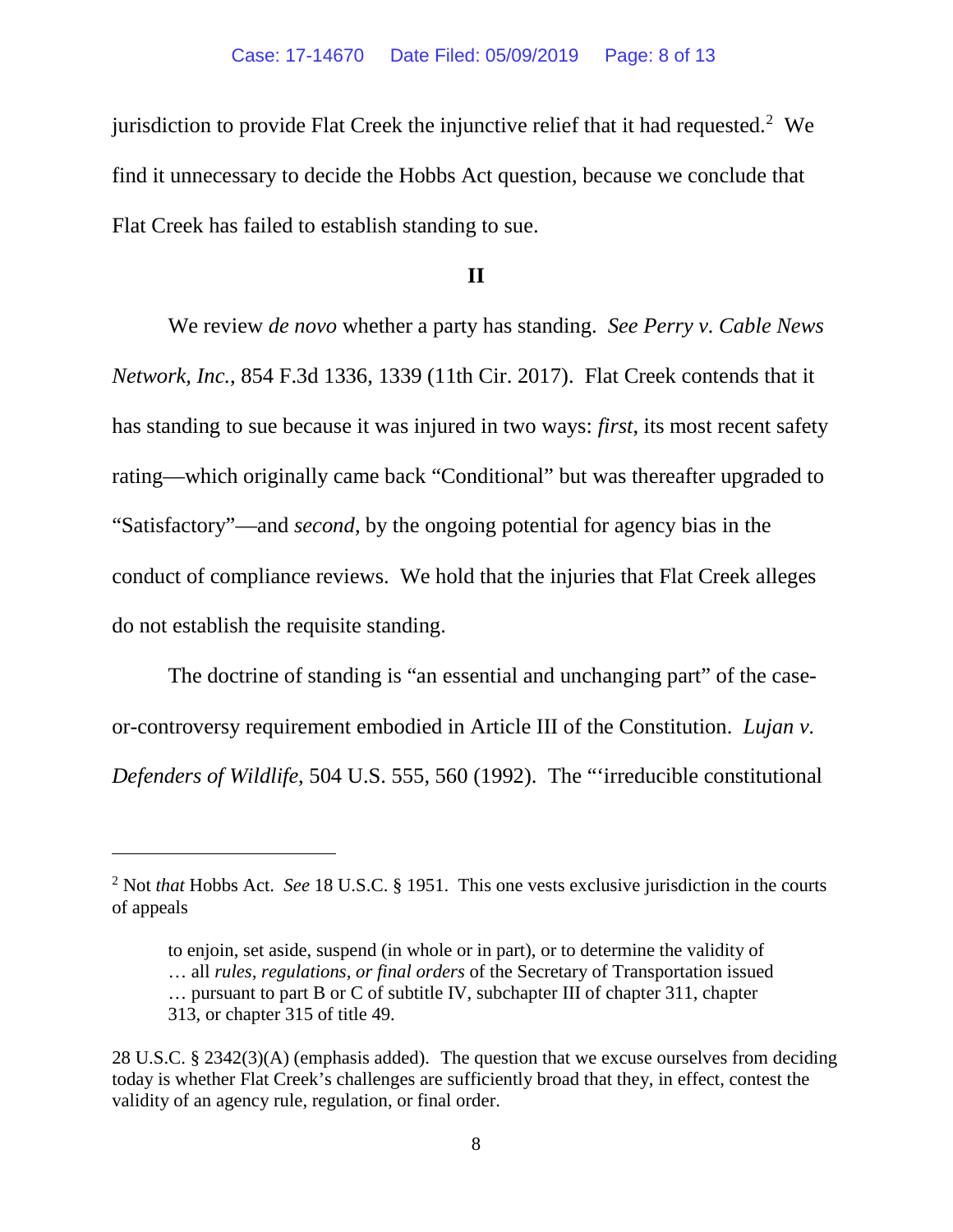minimum' of standing" requires a plaintiff to show that he "(1) suffered an injury in fact, (2) that is fairly traceable to the challenged conduct of the defendant, and (3) that is likely to be redressed by a favorable judicial decision." *Spokeo, Inc. v. Robins*, 136 S. Ct. 1540, 1547 (2016) (quoting *Lujan*, 504 U.S. at 560–61). "The plaintiff, as the party invoking federal jurisdiction, bears the burden of establishing these elements." *Id*. And because standing doctrine is intended to "confine[] the federal courts to a properly judicial role," *id.*, we take seriously the requirement that a plaintiff clearly demonstrate each requirement. Finally, and importantly here, the Supreme Court has made clear that "Article III demands that an 'actual controversy' persist throughout all stages of litigation" and, therefore, that standing requirements "must be met by persons seeking appellate review, just as [they] must be met by persons appearing in courts of first instance." *Hollingsworth v. Perry*, 570 U.S. 693, 705 (2013) (quoting *Already, LLC v. Nike, Inc.*, 568 U.S. 85, 90–91 (2013), and *Arizonans for Official English v. Arizona*, 520 U.S. 43, 64 (1997)).

"First and foremost" among the standing doctrine's requirements is "injury in fact." *Spokeo*, 136 S. Ct. at 1547 (quoting *Steel Co. v. Citizens for a Better Env't*, 523 U.S. 83, 103 (1998)). In order to satisfy the injury-in-fact requirement, "a plaintiff must show that he or she suffered 'an invasion of a legally protected interest'" that is both (1) "'concrete and particularized'" and (2) "'actual or imminent.'" *Id*. at 1548 (quoting *Lujan*, 504 U.S. at 560). For an injury to be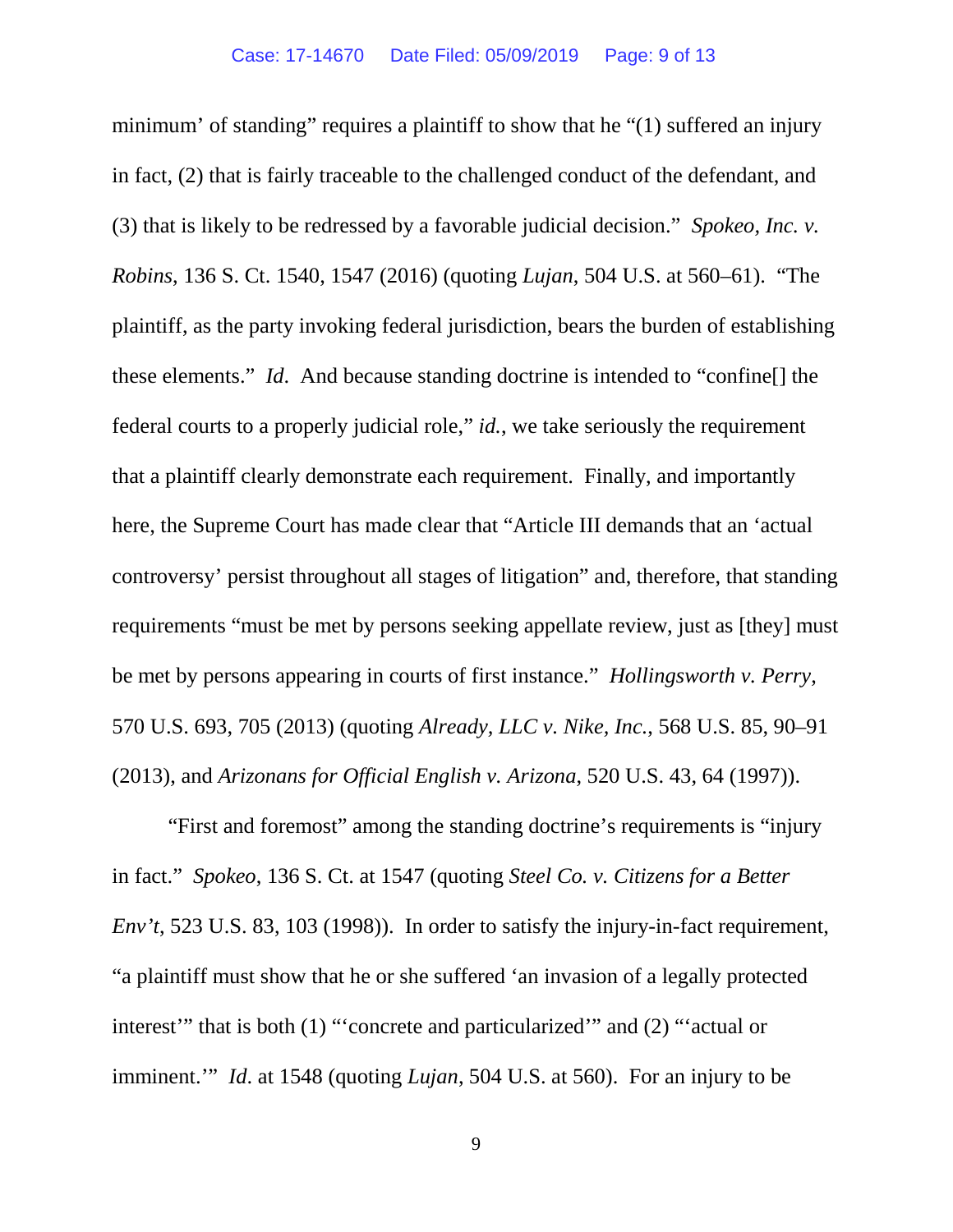"concrete," "it must actually exist"—that is, it must be "'real,' and not 'abstract.'" *Id*. (quoting *Webster's Third New International Dictionary* 472 (1971)). And for an injury to be "particularized," "it 'must affect the plaintiff in a personal and individual way.'" *Id*. (quoting *Lujan*, 504 U.S. at 560).

Flat Creek's allegations don't meet the constitutional standard. To begin with the most obvious point, Flat Creek has no standing to pursue its once-upon-atime pre-enforcement effort to prevent FMCSA from conducting a compliance review. While Flat Creek's case was pending in the district court, the compliance review went forward, and all now agree that Flat Creek received a Satisfactory safety rating, the highest possible mark. Flat Creek certainly suffered no cognizable injury as a result of a passing rating. *See Ezzell Trucking, Inc. v. Fed. Motor Carrier Safety Admin.*, 309 F.3d 24, 25–26 (D.C. Cir. 2002) (dismissing carrier's challenge for lack of standing under similar circumstances).[3](#page-9-0)

Separately, and notwithstanding its Satisfactory rating, Flat Creek alleges that it continues to suffer present injury because it remains subject to an enhanced threat of future compliance reviews at the hands of (in its view) a biased agency. In particular, Flat Creek asserts that FMCSA has an "improper on[going] prejudice

<span id="page-9-0"></span><sup>&</sup>lt;sup>3</sup> Alternatively, one might view this aspect of Flat Creek's lawsuit as moot, in that it "no longer present[s] a case or controversy under Article III, § 2 of the Constitution"—as it must "through all stages of federal judicial proceedings, trial and appellate." *Spencer v. Kemna*, 523 U.S. 1, 7 (1998).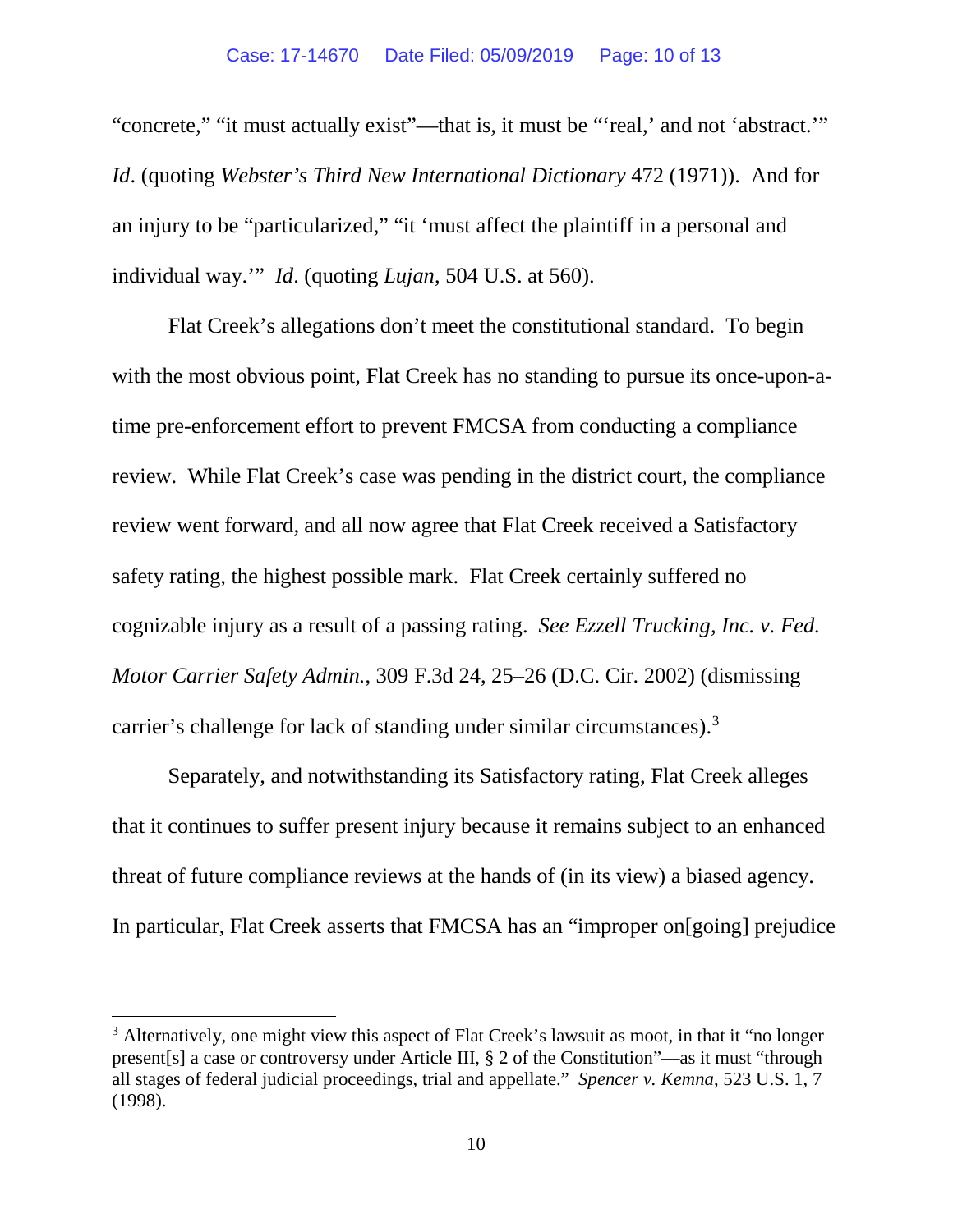and bias against [Charles] Patterson, Sr. and Flat Creek" and that FMCSA will use future compliance reviews "as a pretext for [its] real but illegal purpose of fabricating regulatory violations" and ultimately "terminating Flat Creek's operations." Compl. at ¶¶ 58–59. These allegations fail to satisfy the constitutional test. The injury that Flat Creek asserts—designation as a "High Risk" carrier, subject to an increased likelihood of compliance reviews—is neither "concrete" nor "imminent," but rather "conjectural" and "hypothetical." *Spokeo*, 136 S. Ct. at 1548. That is so for two related reasons. First, as a matter of sheer timing, Flat Creek can't be designated "High Risk" for a full 18 months after an onsite investigation. *See FMCSA Notification of Changes to the Definition of High Risk Motor Carrier*, 81 Fed. Reg. 11875, 11875 (March 6, 2016) ("Non-passenger carriers are considered 'High Risk' if they have two or more" safety categories "at or above the 90th percentile for two consecutive months *and they have not received an onsite investigation in the previous 18 months*." (emphasis added)). As already noted, during the course of this litigation, in April 2017, the Administration conducted an onsite investigation of Flat Creek—meaning that Flat Creek wasn't even *eligible* for a "High Risk" classification until October 2018. Flat Creek has given us no indication during the pendency of this appeal that any such contingency has materialized. *Cf. Whitmore v. Arkansas*, 495 U.S. 149, 158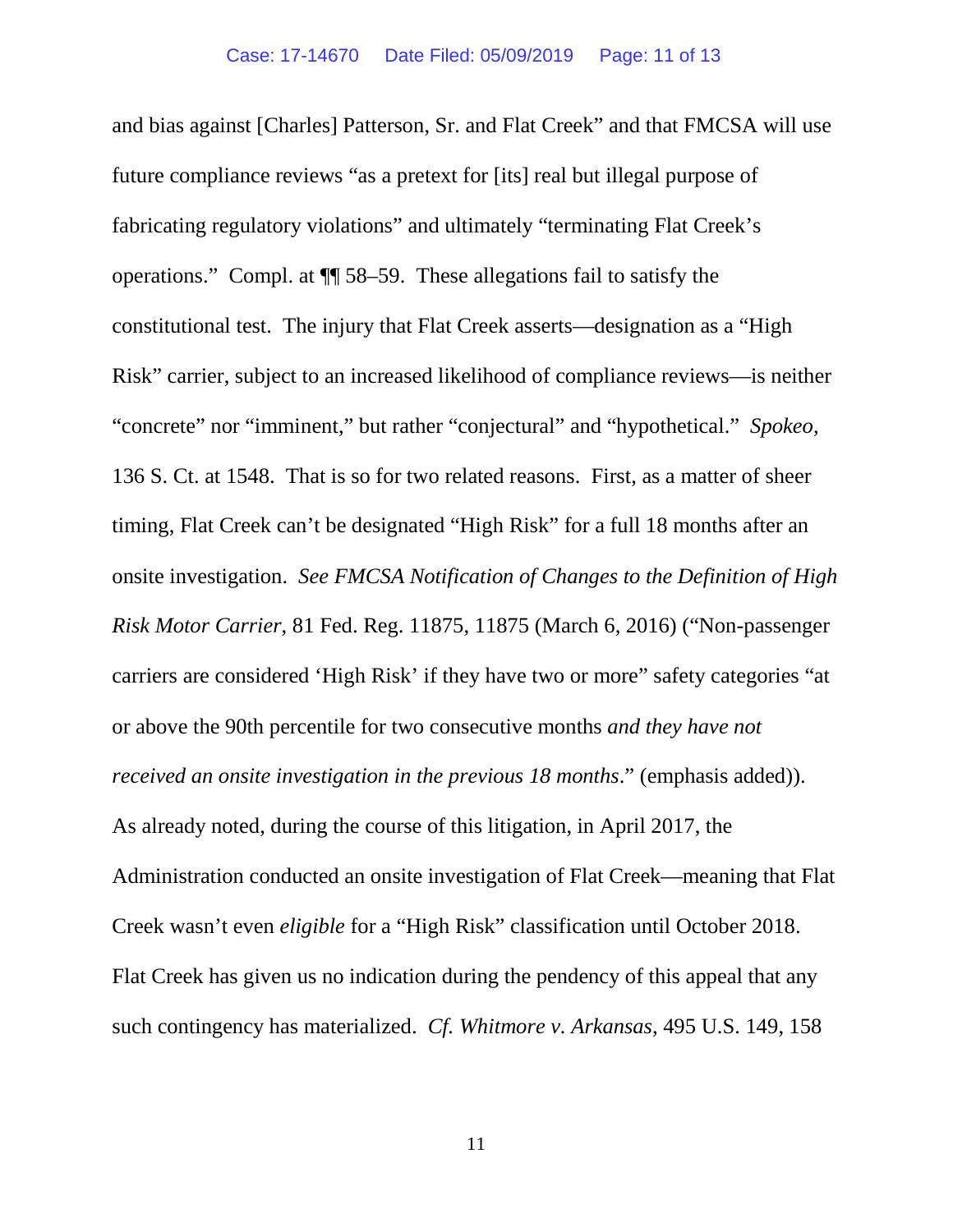(1990) (holding that "[a]llegations of possible future injury" do not confer Article III standing).

Second, even after the 18-month period runs, a carrier can be deemed "High Risk" only if additional conditions obtain. In particular, before a carrier can be designated "High Risk," it must be determined that the carrier scores at or above the 90th percentile on two of the following metrics: (1) unsafe driving, (2) fatigued driving, (3) vehicle maintenance, and (4) crash history. *See* 81 Fed. Reg. 11875, 11876 Table 2. Again, so far as we can tell from the record and Flat Creek's arguments to us, there is no indication that any of those conditions has been satisfied.<sup>[4](#page-11-0)</sup>

Because Flat Creek has shown neither concreteness nor imminence, it has failed to establish that it has suffered a cognizable injury in fact. Accordingly, it lacks standing to sue.

\* \* \*

<span id="page-11-0"></span><sup>&</sup>lt;sup>4</sup> Note that, just as Flat Creek's challenge to the April 2017 compliance review could be deemed moot—in addition to insufficiently injurious for standing purposes—its allegation that it faces future compliance reviews at some unspecified time down the road might be thought to be unripe—in addition to impermissibly hypothetical and conjectural for standing purposes. *See, e.g.*, *Texas v. United States*, 523 U.S. 296, 300 (1998) (holding that a claim that "rests upon contingent future events that may not occur as anticipated, or indeed may not occur at all" is not ripe for adjudication).